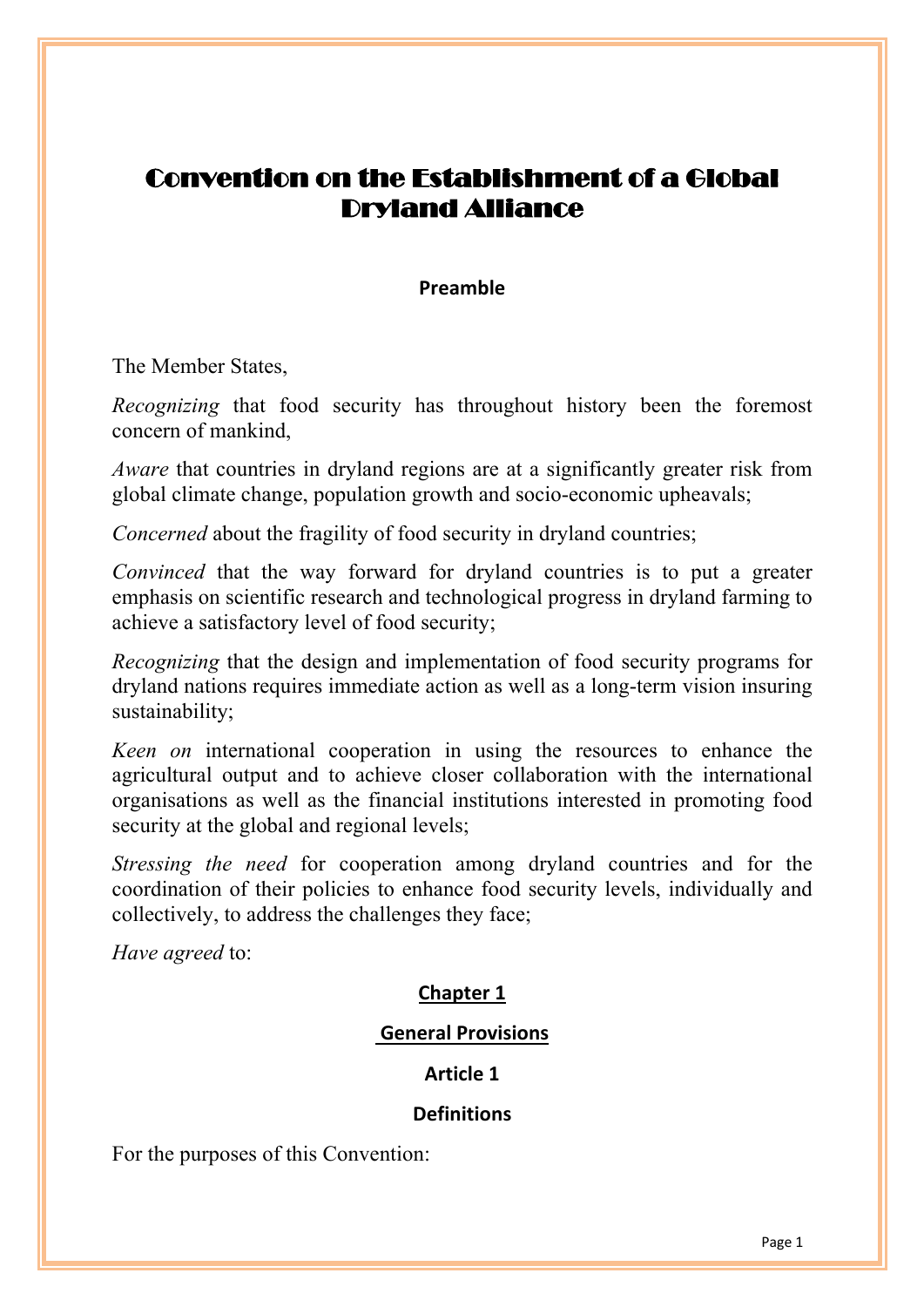(a) The abbreviation "GDA" stands for the Global Dryland Alliance;

(b) The abbreviation "CCPR" stands for the Committee for Crisis Prevention and Response;

(c) The term "Crisis" refers to a food crisis which occurs when rates of hunger and malnutrition rise sharply at local, regional or national levels usually due to variations in food supply and demand or to natural disasters and environmental problems;

(d) The term "Executive Council" refers to a body comprising representatives of each of the Alliance Members duly authorised to make decisions on behalf of the Member State they represent on matters within the scope of the mission and objectives of GDA;

(f) The term "Executive Director" designates an individual who is appointed by the Executive Council, amongst the citizens of the Member States, to head the GDA Secretariat.

(h) The term "Interim Secretariat" refers to the secretariat that will carry out secretariat functions until the GDA Secretariat is established.

(i) The term "Member"/Members refers to a State(s) that is a Party to this Convention;

(j) The term "Partner" designates any State, international organization, multilateral organization, research institution, non-governmental organization, private sector or other entity that has been invited by, and has accepted the invitation of, the Executive Council to become a Partner of the GDA in accordance with the procedures and criteria set forth by the Executive Council.

(k) The term "General Secretariat" refers to the administrative offices of the GDA.

(l) The term "Voluntary Fund" refers to a monetary fund that collects the voluntary contributions, donations and gifts that are granted by the member states or their associates to fund the GDA objectives and enable it to exercise its functions.

(m) The term "Depositary" designates or refers to a State or an international organization, to whom the depositing of the Convention is entrusted.

**Peer review:** A joint assessment process among the member states of an organization to ensure that the standards of quality and efficiency in a given field are respected.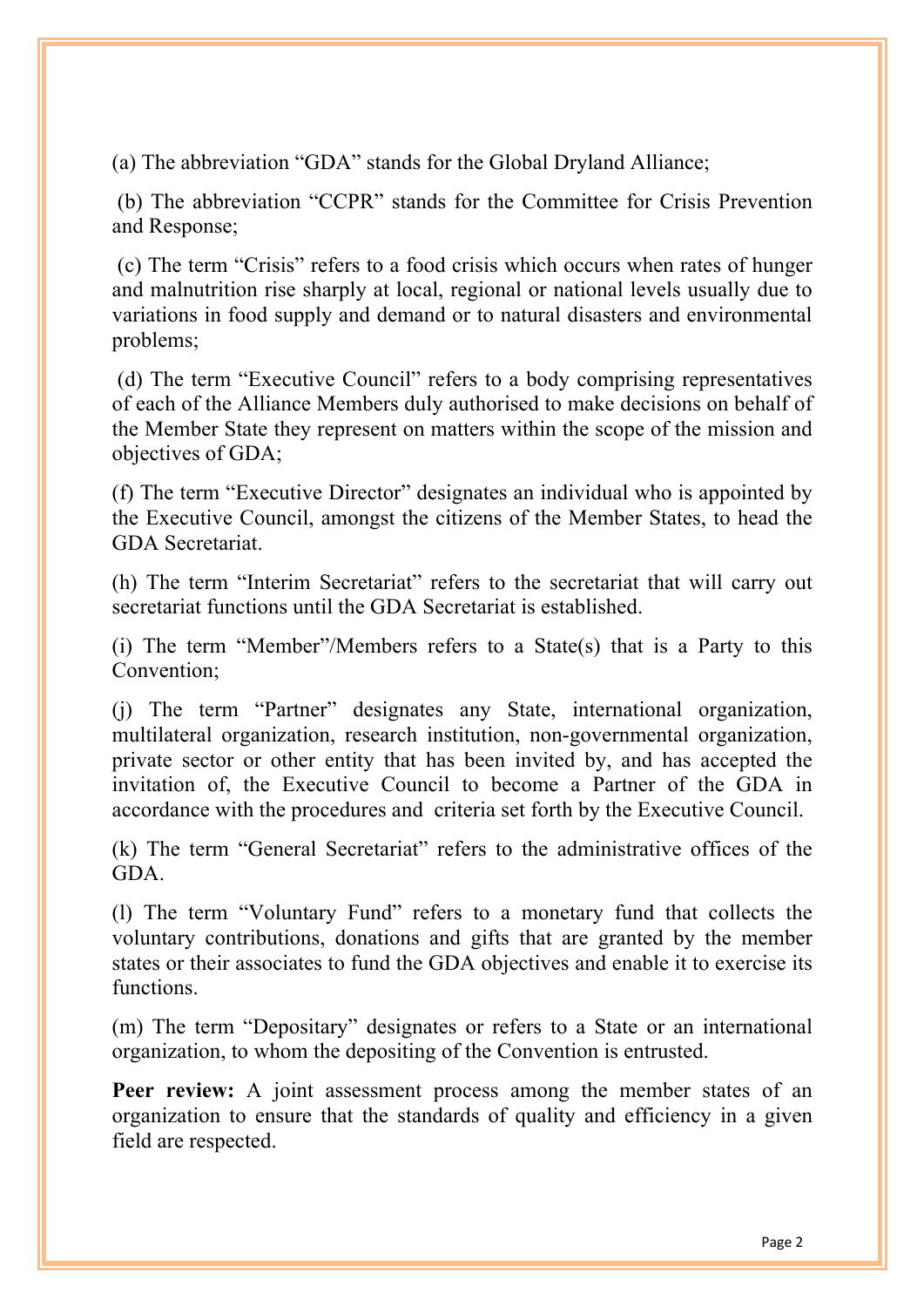## **Objectives**

#### **The Alliance shall:**

1. Work to enhance their food security by improving their individual capabilities to prevent food crises and to develop GDA's response capabilities to crises through mutual cooperation and assistance using their individual and collective resources as and when required.

2. Maintain, enhance and develop their individual and collective capacities to combat the threat of food shortages; commission research and implement measures to develop new solutions to their common food security problems and; provide mutual assistance in exceptional circumstances.

3. Consult each other and convene, if necessary, when a member state perceives the imminence of a threat to the food security of one or more of the Members or of the Alliance as a whole.

## **Article 3**

## **Scope and legal Status**

1. The Parties, hereby, establish the Global Dryland Alliance, subject to and governed by this Convention, as an intergovernmental organization with full legal personality, enjoying such legal capacity as may be necessary for the exercise of its functions and powers, and the fulfilment of its purposes, including in particular, and without prejudice to the general scope of powers,:

(a) to sign treaties, agreements and contracts;

(b) to dispose of them in all forms of legal management, in accordance with the laws of the State in which the funds, assets and rights are implemented;

(c) to purchase, sell, lease, improve, and invest assets;

(d) to engage in and respond to legal proceedings.

2. The GDA is an alliance of the States that are, or may subsequently be, party to this Convention.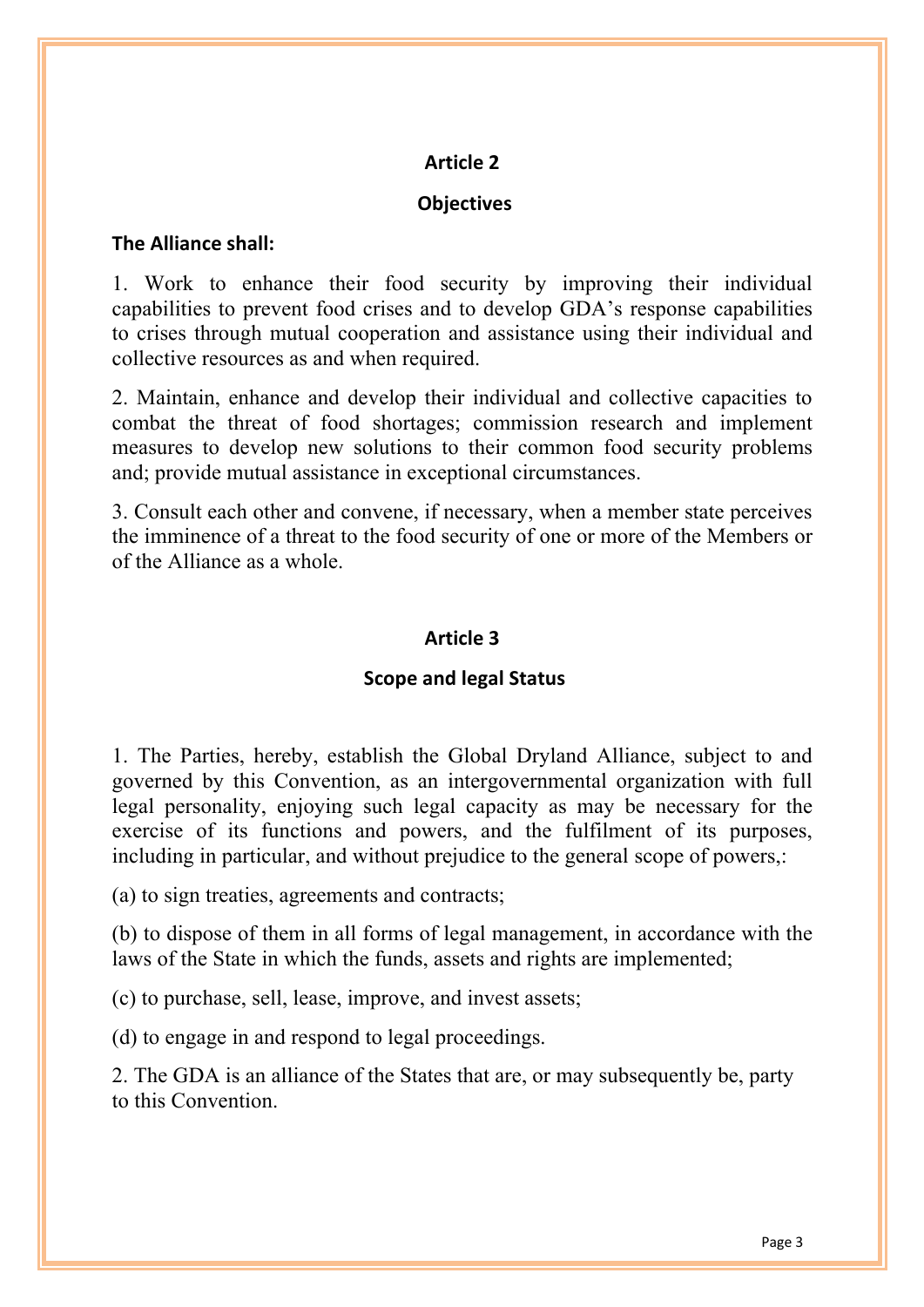## **Mandate**

1. In order to achieve the goals of the Alliance specified in Article 2, the GDA shall carry out the following major activities:

(a) Identify, review and suggest improvements in Members' planning processes and in particular, policies with the aim to enhance food security;

(b) Actively engage in research and technological innovation relevant to the Members' needs in the use of water and energy for agricultural purposes and for food security;

(c) Evaluate research and formulate proposals for the implementation of development programs in member states and enhance their food security;

(d) Take pre-emptive measures to anticipate and avert food Crisis situations;

(e) Adopt joint policies and take measures to mitigate and address Members' food security threats;

(f) Develop the capacity of Member states to enable each Member as well as the Alliance to respond to and manage food security crises;

(g) Facilitate and coordinate the participation of the GDA Members in international and multilateral food security related efforts and projects; and

(h) Broaden the dissemination of the benefits of the latest research and technological innovation among members for the purpose of reducing malnourishment, hunger and poverty.

2. The GDA may perform additional functions and tasks as needed and when required by the Executive Council.

## **Chapter 2 Member States and Partners**

## **Article 5**

## **Member States**

The Members of the GDA are the States whose territories are covered at 50% by dryland area and that are at risk of food insecurity and are willing and able to commit to the objectives and activities of the Alliance.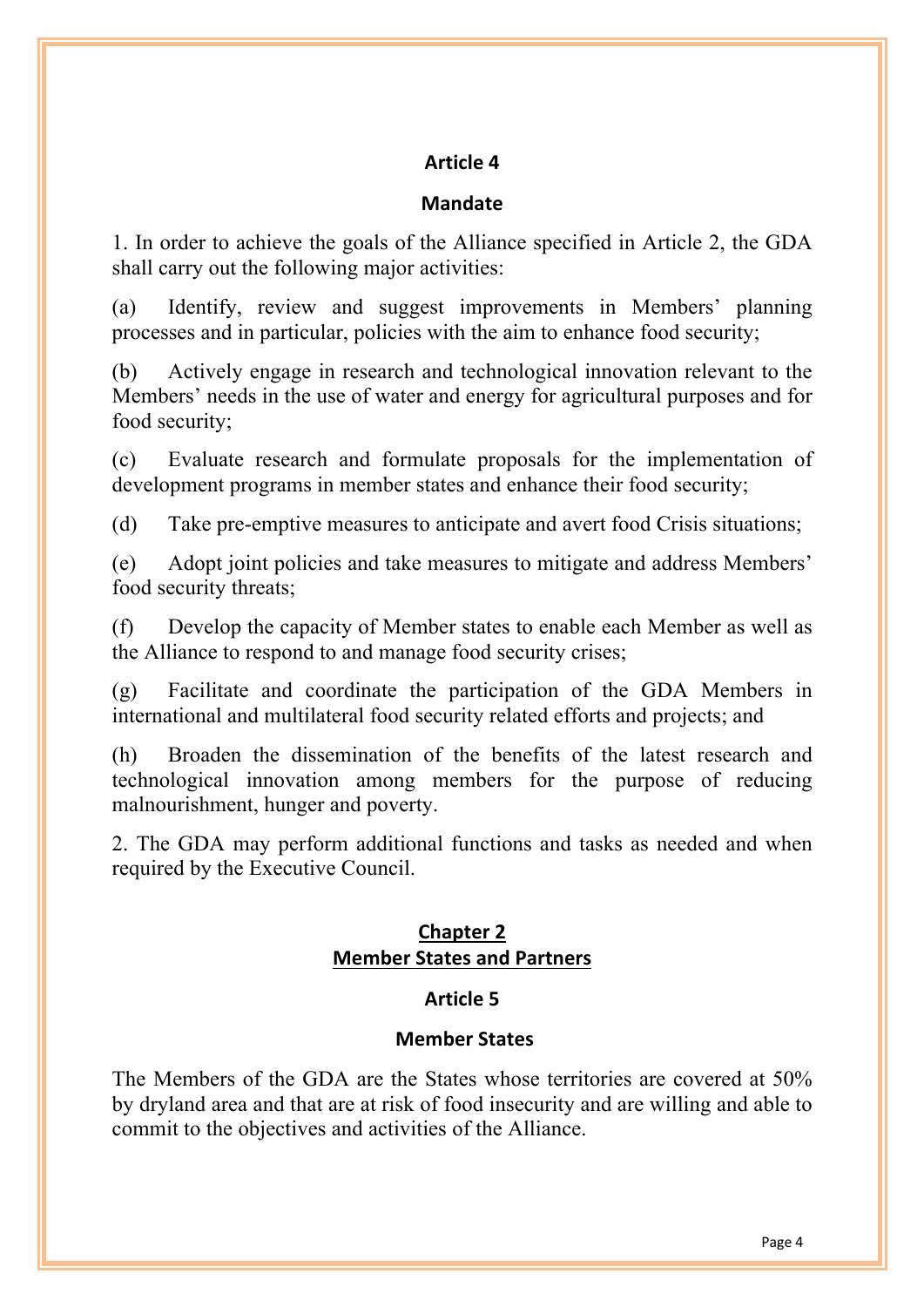#### **Partners**

1. The Executive Council may invite any State, international organization, multilateral organization, research institute, non-governmental organization, private sector, or any other entity to be a Partner of the GDA.

2. Partners may, in accordance with the Executive Council's decisions, participate in the activities of the Alliance.

3. The aim of inviting Partners shall be to promote the Alliance's collaboration on initiatives of mutual interest with States having food security concerns as well as with organizations and entities that engage in or operate food security programs.

#### **Article 7**

#### **Partnerships**

1. The GDA may, in order to meet its objectives, entertain cooperation relationships with other organisations, including international, intergovernmental and non-governmental organisations and the private sector of the Member states and of other countries.

2. The GDA may also work with organisations pursuing similar objectives on strategic partnerships for mutual cooperation on medium and long-term basis.

3. Partnerships shall constitute a means to facilitate the dissemination of best practices, technical know- how and of field proven solutions developed by the GDA.

#### **Chapter 3 Policies Review and coordination**

#### **Article 8**

#### **Commitment to Engage in peer and collaborative Policy Review**

1. Policy review process is based on a number of principles, of which the most important are peer and collaborative review. Members shall, on an ongoing basis, participate in a process of mutual policy review and dialogue as part of the process of cooperation to enhance the food security for their populations of member states. This process will facilitate the dissemination of best practices and ensure that the Members' expertise and experience be shared amongst them.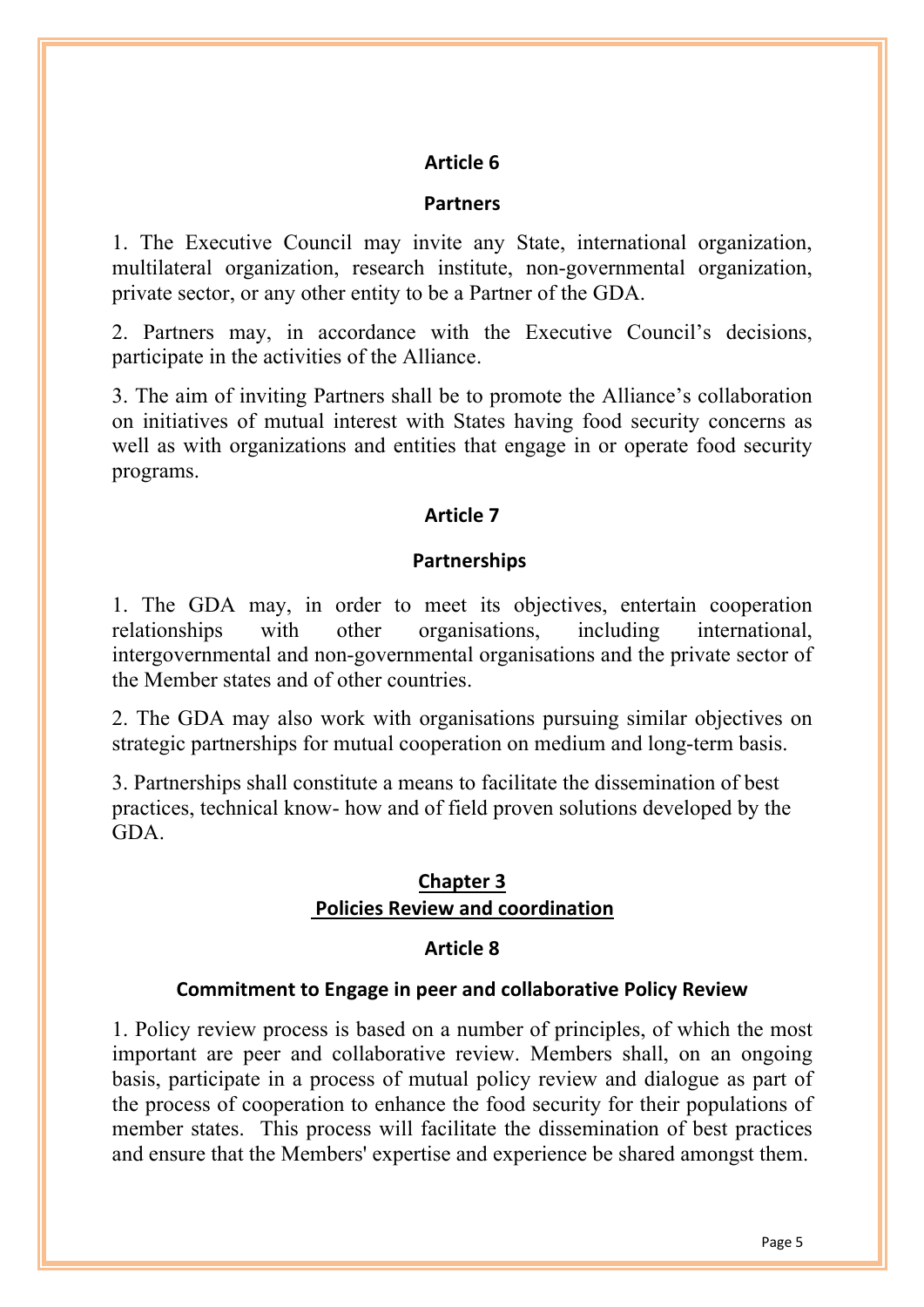2. The Executive Council shall, on the basis of a proposal from the Executive Director, define the objectives of, and the processes involved in, Member policy reviews.

## **Article 9**

## **Review Objectives**

1. Review processes shall be organized with the assistance of experts, scientists and scholars appointed to this end by the Executive Committee. The process will involve reviewing policies and making recommendations with the objective of upgrading the systems in place in Member states to contribute to:

(a) Improving food security for the citizens as well as the residents of the Member states;

(b) Achieving agriculture sustainability and scarce resources preservation;

(c) Expanding and organizing the knowledge base of the Members and evaluating the adequacy and suitability of the existing education systems (including agricultural extension services) with regards to food production, transportation, storage and consumption;

(d) Evaluating the extent to which scientific and technological advancement can be employed to achieve progress on matters of food security;

(e) Attaining optimal capacity in food production and in the use of water and energy resources;

(f) Improving accessibility to agriculture and food industries financing.

2. The findings and recommendations of each completed review process shall be documented in the form of a comprehensive report that analyses the existing policy structures and suggests measures to address the problems and coordinate policies with a view to serve the objectives of the Alliance.

## **Chapter 4 Research, Science and Technology**

## **Article 10**

## **Commitment to Collaboration in Research and Technological Innovation**

1. In order to foster the development and sharing of knowledge among dryland countries, GDA shall support research and technological innovation aimed at improving the capacity of the Members in relation to food security and water stewardship.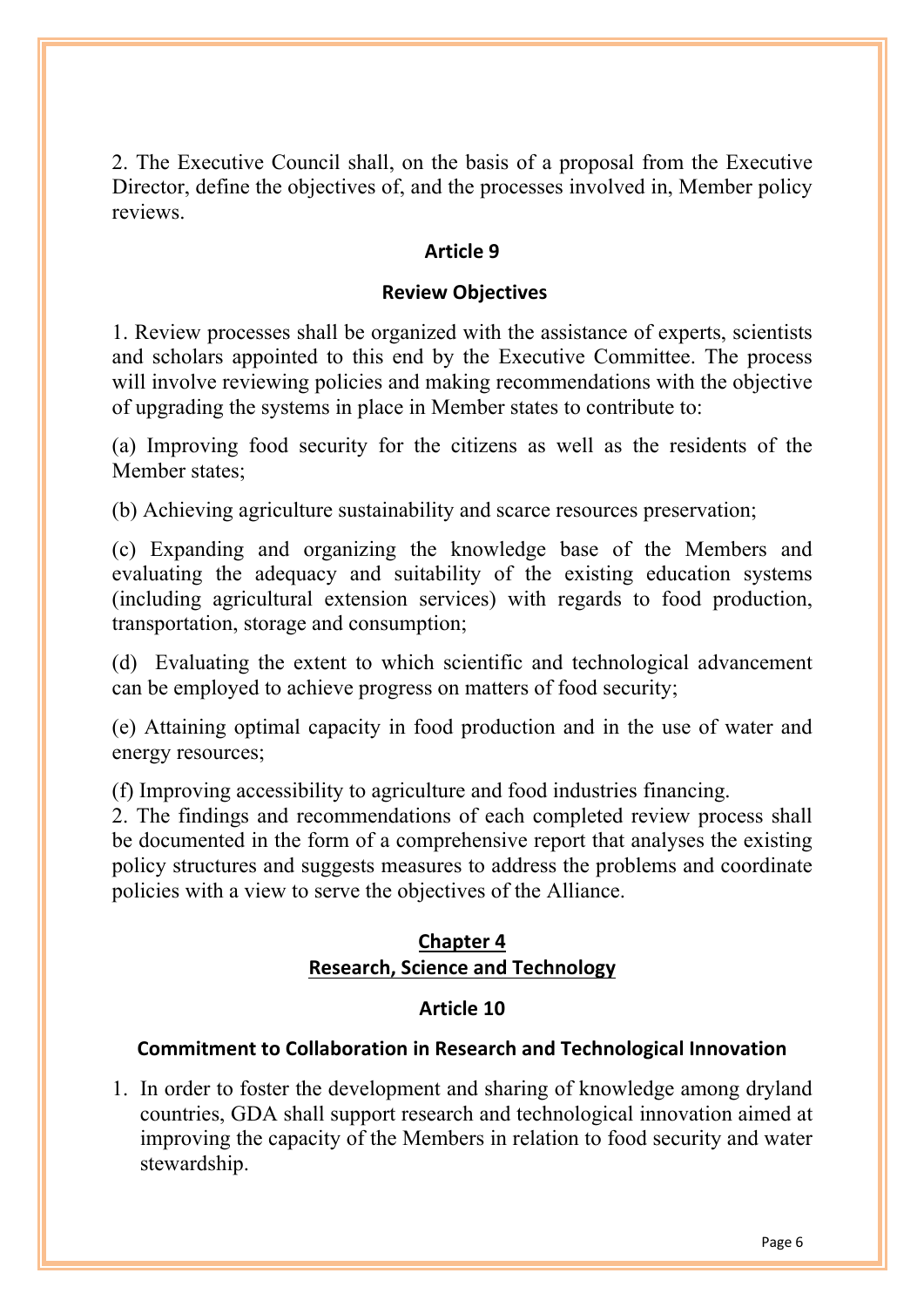Work in research and technological innovations fields shall focus on filling the gaps in important knowledge spheres as well as on addressing the problems of the implementation apparatus, while ensuring to make the best use of the research and initiatives undertaken by other organizations and entities to avoid duplication.

2. The GDA research and innovation program shall be financed *inter alia.* This shall include, among other sources, the Alliance Voluntary Fund. Funding may be directed to international or multilateral organisations, research institutes, academic institutions, private sector entities, and individual scientists, as warranted by the Executive Council decisions whenever necessary.

## **Chapter 5**

## **Mutual Assistance**

#### **Article 11**

#### **Mutual assistance aims**

The Alliance aims to address the root causes of food insecurity rather than merely tackling its symptoms. Members shall be committed to preparedness and mutual assistance as decided by the Executive Council in order to respond to Crises and to manage shortfalls in access to food supplies that may occur from time to time in any of the Member States.

## **Article 12**

#### **Crisis Prevention, Management, and Response Procedures**

1. The Alliance shall establish the CCPR. Members shall set up, coordinate and implement Crisis prevention and response mechanisms via the Executive Council and the CCPR. The Executive Council, acting on the advice of the CCPR, and as it sees appropriate, shall decide on the minimum food stock levels and other preventive measures, in compliance with the principles set out in this Chapter in relation to mutual assistance.

2. The Executive Council, acting on the advice of the CCPR, is the body that decides whether a particular event or events impose the activation of the mutual assistance commitment as set out in this Chapter.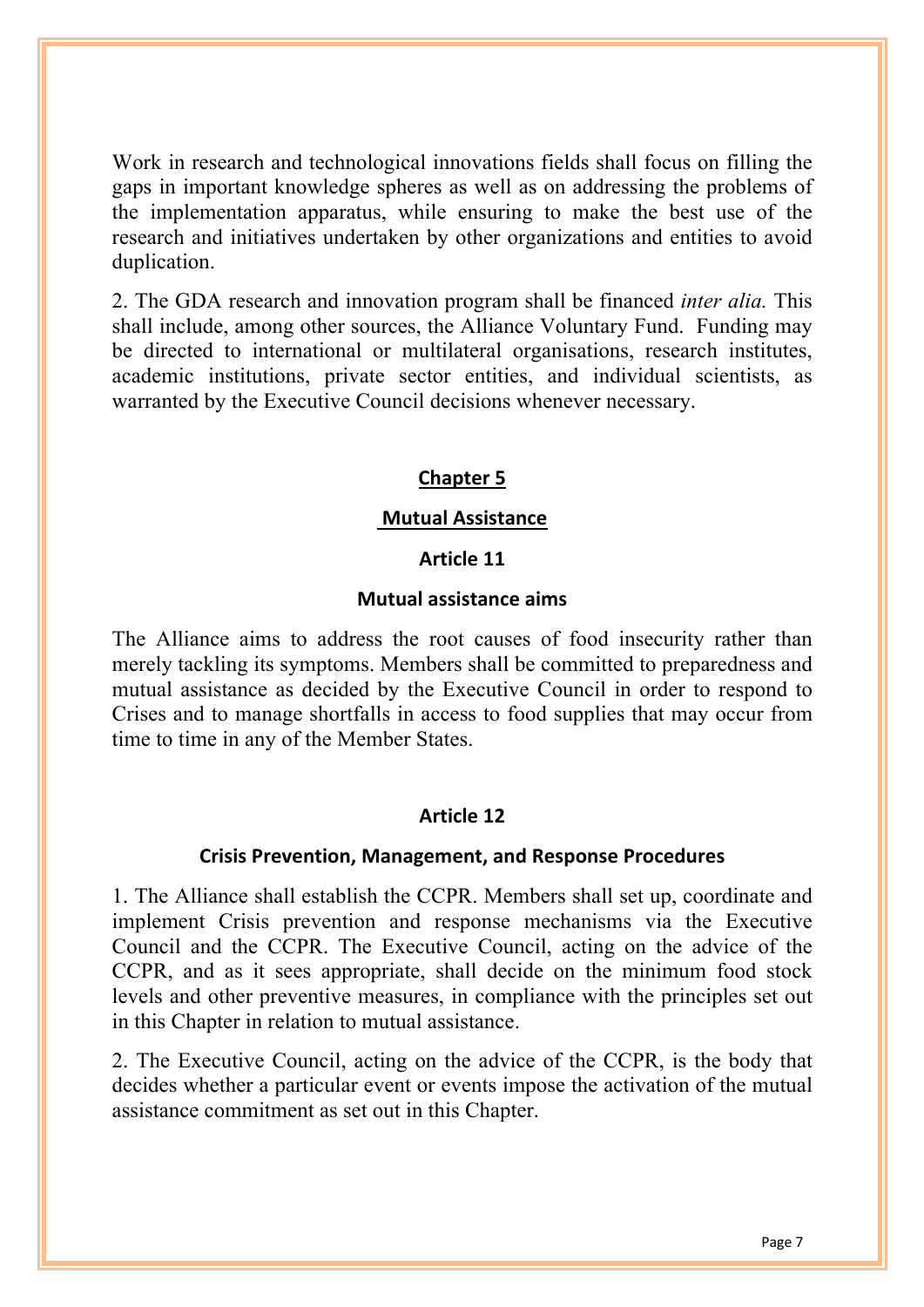The Executive Council also determines the course of mutual assistance to be followed in response to some specific event/events brought to its attention by one or more of the GDA Members.

## **Chapter 6**

## **Funding**

## **Article 13**

## **Mandatory Contributions**

1. Members of the Global Dryland Alliance shall establish an equitable basis for the mandatory contributions collected for funding the GDA's approved budget.

2. Quotas for the charged contributions will be calculated on the basis of an indicative scale, which shall be according to the Gross National Income of the Member State and its economic capacity to contribute to the Alliance budget.

3. The Executive Council may also accept monetary or in-kind contributions for day-to-day expenses, including Secretariat expenses, from interested Members and Partners. With the Executive Council concurring, such contributions may be restricted or unrestricted in nature.

4. The Executive Council adopts the quotas of the Member States' contributions, calculated on the basis of the above mentioned indicative scale after their ratification by the Member States. Any modification of these quotas shall be made by the Executive Council and with the concurring of the Member States.

5. The Executive Council may also accept monetary or in-kind contributions not restricted in nature-, from Member States and Partners interested in funding day-to-day expenses, including Secretariat expenses.

6. The Executive Council may also accept donations, grants or other monetary or in-kind contributions -not restricted in nature-, from Member States or Partners interested in funding the GDA missions and activities or in implementing its programs and actions.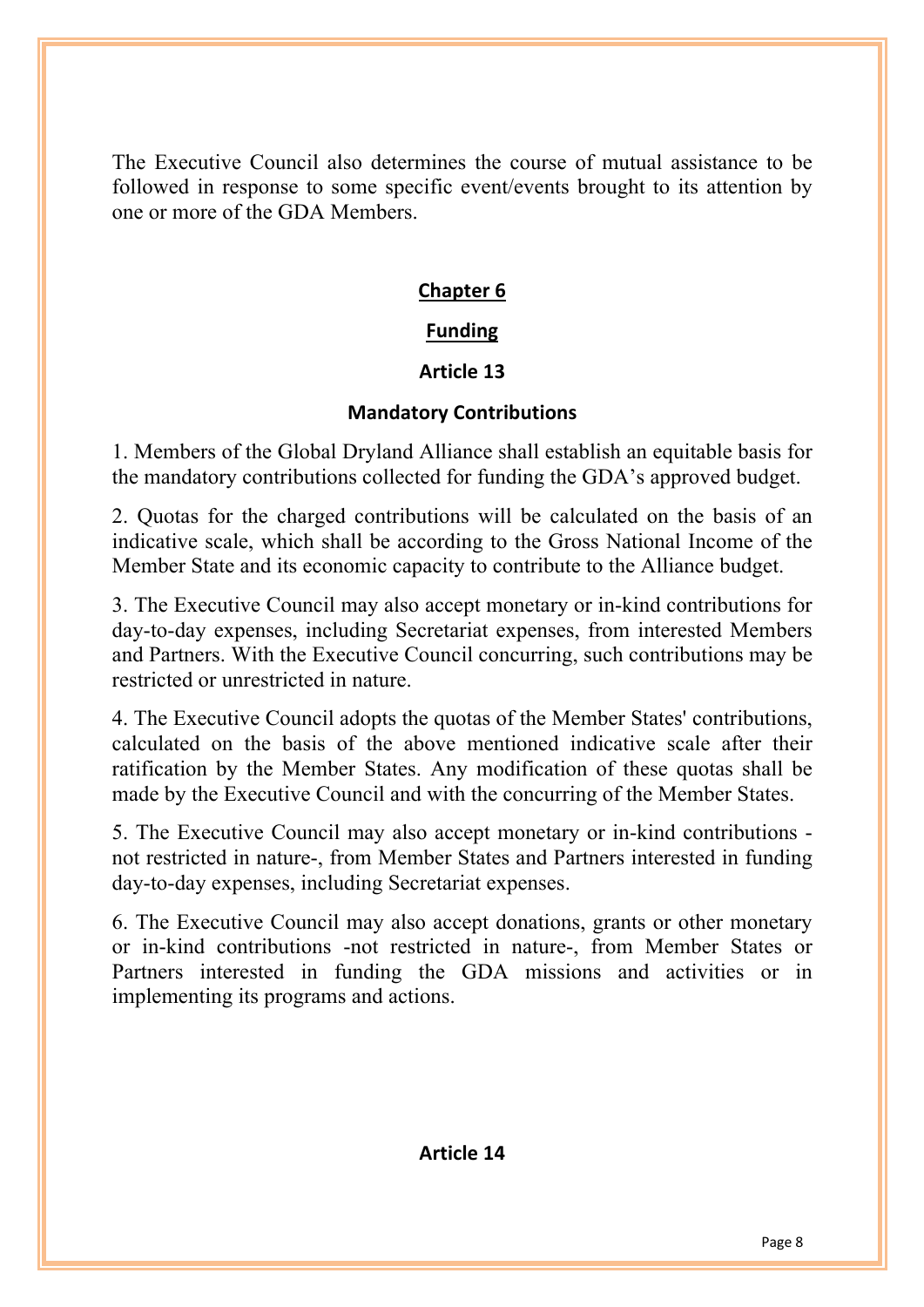### **Audit Committee**

1. The Executive Council shall appoint external financial auditors to conduct periodic audits, at least annually, of the Alliance's financial operations, and make reports of such audits accessible to all Members.

2. The Executive Council shall constitute an audit committee composed of no less than three representatives from amongst the Member states to be appointed by the Executive Council at the beginning of every year to review annual audit reports.

3. The committee members shall attempt to unanimously adopt resolutions. However, committee members are encouraged to record their justification for their dissenting vote in the minutes. The decision making of the audit committee shall proceed by majority votes. In the event of a tie, the chairman of the committee shall have the deciding vote.

#### **Chapter 7**

#### **Organs**

#### **Article 15**

#### **The Executive Council**

1. The Executive Council is the decision-making body of the GDA and shall be comprising one representative for each Member state.

2. The Executive Council shall meet at least twice a year in the GDA headquarters. It can also meet with the concurring of the Member States in at a location different from the GDA headquarters provided there are sound reasons for that change.

3. The chairmanship of the Executive Council shall rotate among the Members on annual basis in alphabetical order based on the English alphabet.

4. The Executive Council shall have the authority to amend this Convention, the decision-making, the interpretation of the provisions of this Convention and to apply them.

5. The Executive Council shall invite Partners, from time to time, to attend meetings to debate issues of interest and make the most of their contributions.

6. The Executive Council shall make its decisions by a vote of the majority of the Members present at a meeting, unless it decides, through the regular voting procedure, that another voting rule shall apply to decisions on some specific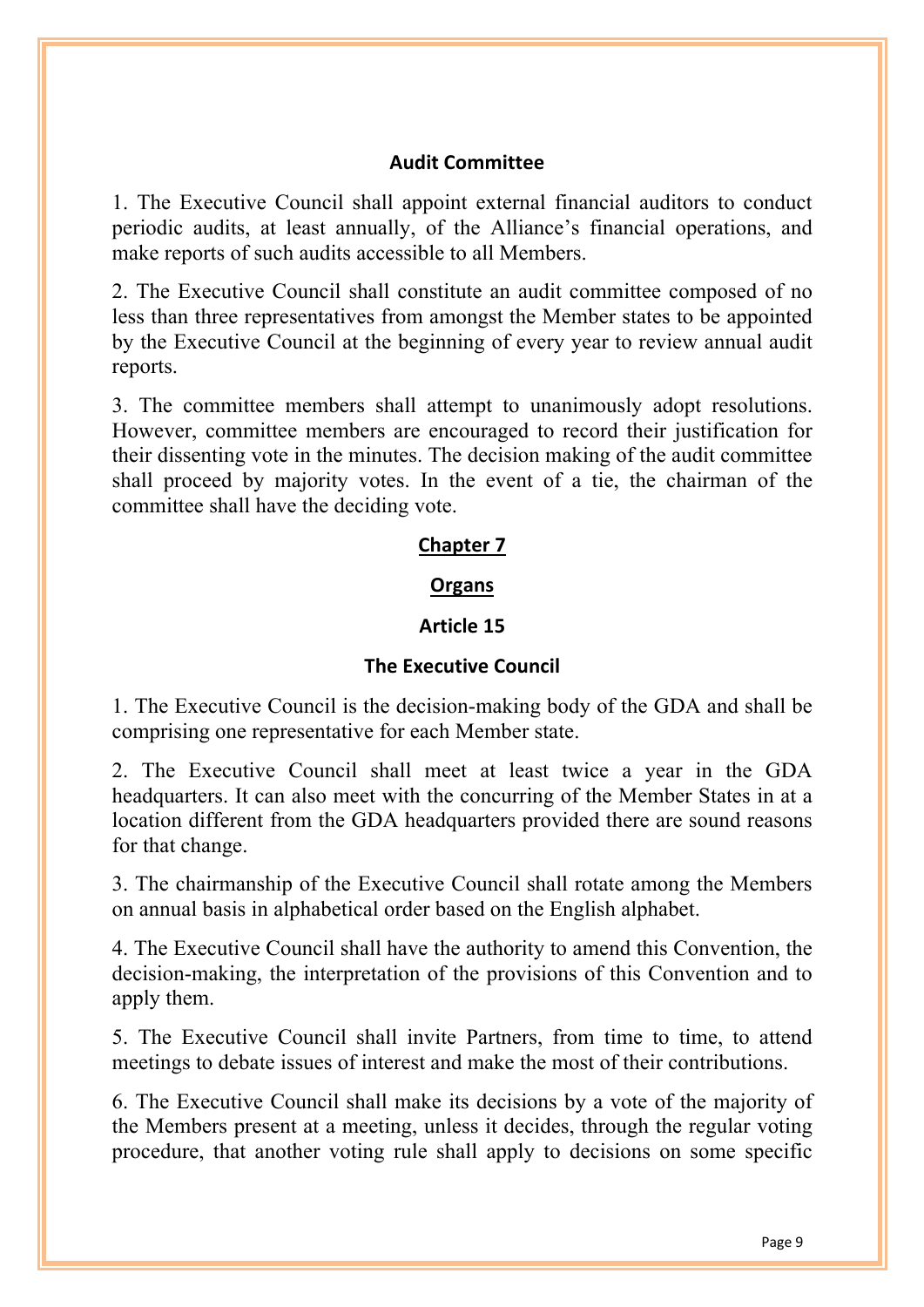subjects. The decisions on the GDA budget, the approval to fund nonadministrative activities through mandatory assessed contributions, the adoption of financial norms and rules, the criteria for Accession of other countries to this Convention and the appointment of the Executive Director shall, in all cases, be made by the consensus of all Members entitled to vote.

7. A Member state that is in arrears in the payment of their mandatory assessed contributions, in an amount that equals or exceeds the contributions due for two preceding years, shall lose its right to vote in the Executive Council unless the Executive Council decides that the inability to pay is attributable to conditions beyond the concerned Member's control.

8. No meeting of the Members or of the Executive Council shall take place unless the required quorum has effectively been reached

9. The Executive Council may establish any subsidiary organs if they deem it necessary for the exercise of their functions. Resolutions issued by the Executive Council in this regard shall determine the functions and tasks of the established bodies.

## **Article 16**

## **The General Secretariat**

1. The Executive Council shall establish an Interim Secretariat to carry out the Alliance secretariat functions under the authority of the Executive Council and the supervision and tutelage of the Executive Director. The Secretariat shall be in charge of implementing the GDA's work plan and of achieving its objectives.

2. The Executive Council shall appoint through voting an Executive Director with four-year tenure for a maximum of two consecutive terms. The Executive Council may, at will, relieve the Executive Director of his duties.

3. Awaiting the set-up of the General Secretariat, an Interim Secretariat shall serve and perform the functions of the permanent Secretariat. The most senior officer of the Interim Secretariat shall act as the Executive Director of the GDA for that period.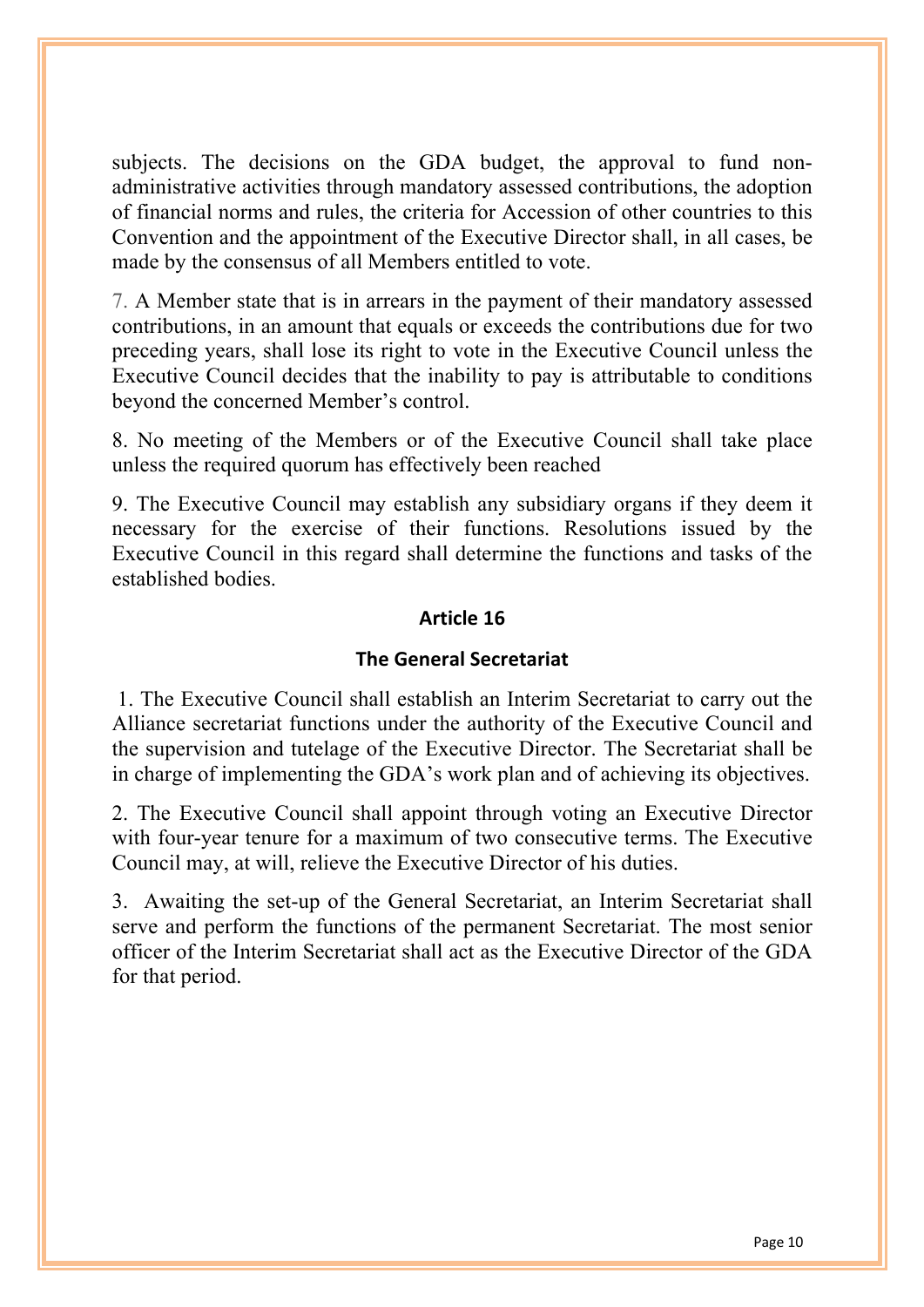## **Chapter 8**

## **The Financial and Procedural Provisions**

### **Article 17**

#### **Financial Resources**

1. The GDA shall be financed through:

a. assessed contributions from member states;

b. voluntary contributions provided by Member States to the Voluntary Fund;

c. voluntary contributions, including intellectual property and in-kind gifts, provided by non-governmental sources, the private sector and partners;

d. the sale of publications;

e. interest income from trusts and endowment;

f. innovative Financing; and

g. any other available sources for access in compliance with the financial rules and regulations to be adopted by the Executive Council.

2. Members are encouraged to support the GDA through annual voluntary contributions of core funding, active engagement in its activities and through other appropriate means.

## **Article 18**

## **Headquarters**

1. The GDA shall have its headquarters in Doha, State of Qatar. The General Secretariat shall be located at the headquarters. The meetings of the Executive Council and the advisory council shall take place at the headquarters unless otherwise decided by the Executive Council.

2. The Executive Council may deem it necessary to elect to open regional office(s) to better fulfil the GDA's objectives.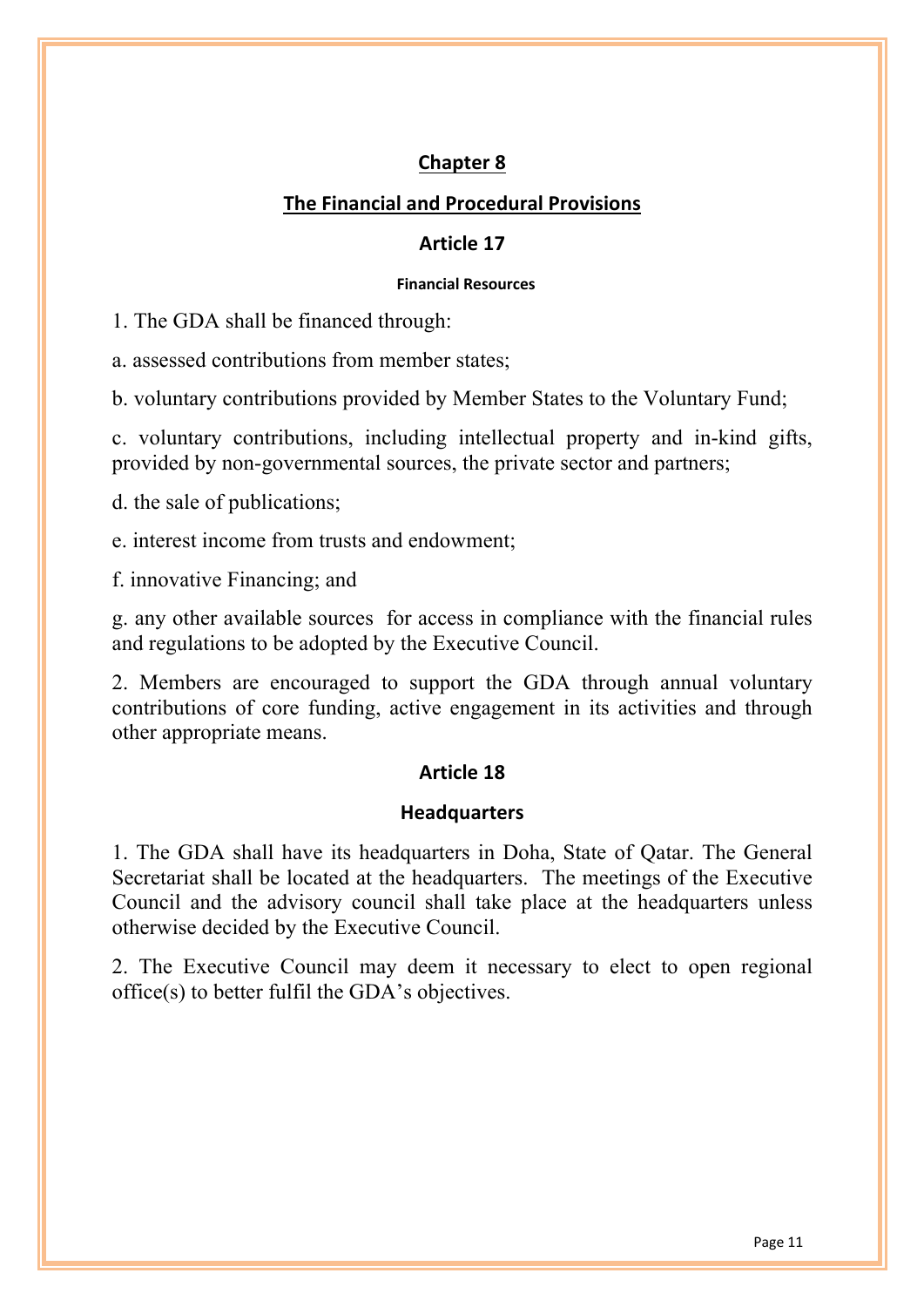#### **Languages**

The official and working languages of the GDA shall be Arabic, English, and French. All final documentation related to the GDA's programs shall be issued in all the three languages.

#### **Article 20**

#### **Privileges and Immunities**

1. The GDA and its officials shall enjoy, in the territory of each of its Member states-except for the citizens of the state in question-, the legal capacity, privileges and immunities necessary for the exercise of the GDA functions and the accomplishment of its objectives,.

2. The legal status of the GDA headquarters in the host state and the privileges and immunities that should be granted to GDA personnel in the host state shall be determined in accordance with a Host Agreement to be concluded between the GDA and the host state.

3- The privileges and immunities thus granted shall allow the GDA personnel to perform their duties fully and independently. When deemed necessary, the GDA and other Member states shall conclude agreements on a bilateral basis that provide for privileges and immunities for GDA personnel from those Member states.

#### **Chapter 9**

#### **Final Provisions**

#### **Article 21**

#### **Implementation**

1. The Members shall take all necessary measures, including any necessary legislative measures, to implement this Convention and the decisions taken by the Executive Council, as well as any other policies and programs adopted by the Alliance

2. In order to fulfil its obligations under this Convention, each Member shall designate or establish a national authority to serve as the national focal point for effective liaison with the GDA and the other Members.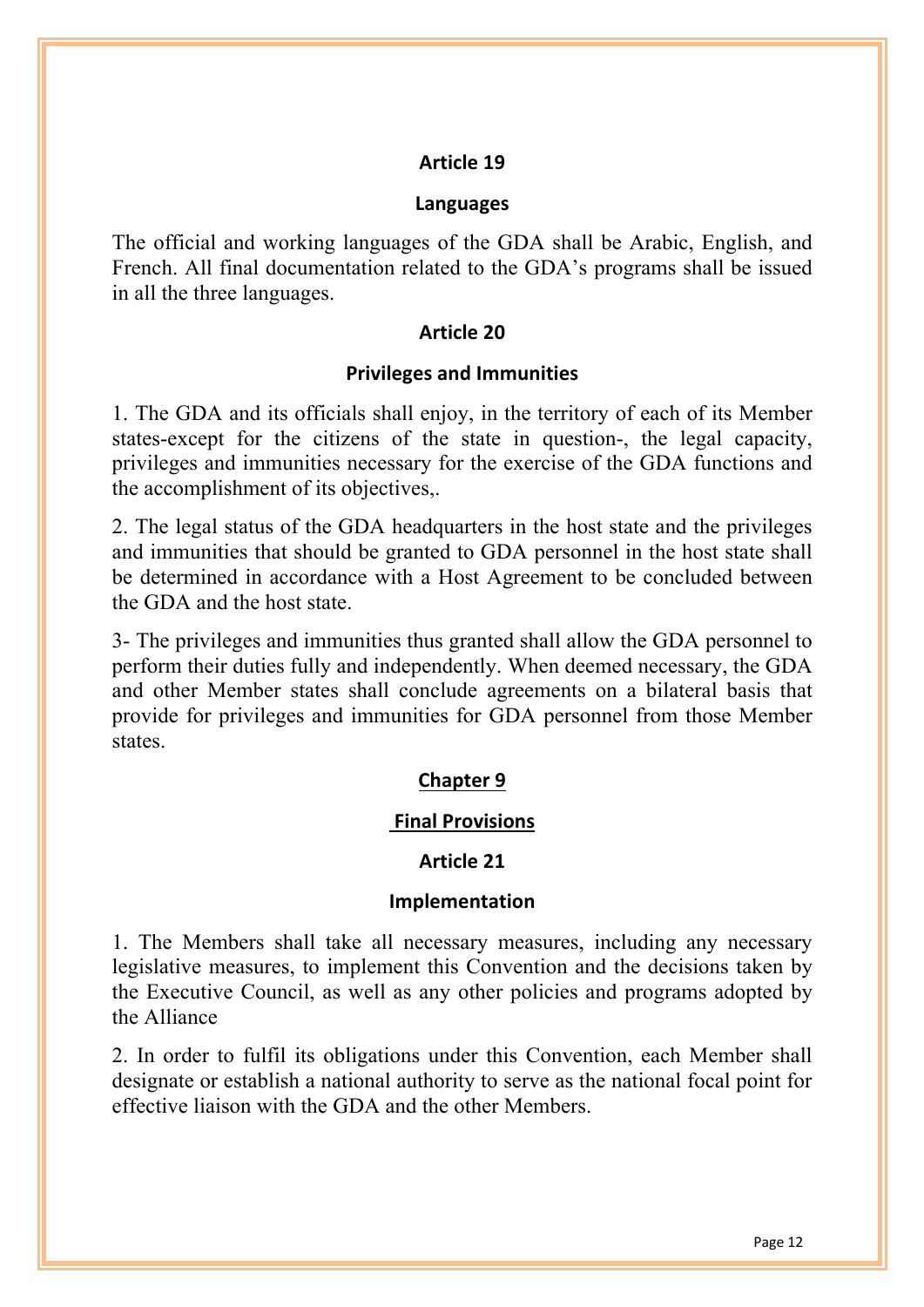3- The implementation or interpretation of the provisions of this Agreement is subject to full compliance with and non-violation of laws, rules or regulations in force in Member States.

## **Article 22**

#### **Settlement of Disputes**

In the event of disputes arising from or relating to this Convention, the disputing Member states or groups of Member states (parties) shall enter into consultations for the purpose of finding an amicable solution. If no such solution is forthcoming, the dispute or conflict is resolved by diplomatic means.

#### **Article 23**

#### **Accession and Ratification**

1. The Parties shall ratify this Convention in compliance with its legal requirements. The Convention shall enter into force for the States that have ratified it and whose ratifications have been deposited.

2. The Members may invite any other State, whose adherence will contribute to further or support the principles of this Convention, to accede to this Convention. The State so invited may become a Party to the Convention by depositing its instrument of Accession and adherence with the Depositary. The depository will notify each of the Parties of the instruments of accession he receives.

3. No section in this Convention shall be interpreted as in any way limiting or detracting from the obligations assumed by any State under other treaties or conventions.

## **Article 24**

## **Entry into Force**

This Convention shall come into force upon Ratification by five (5) of the signatories.

### **Article 25**

## **Withdrawal**